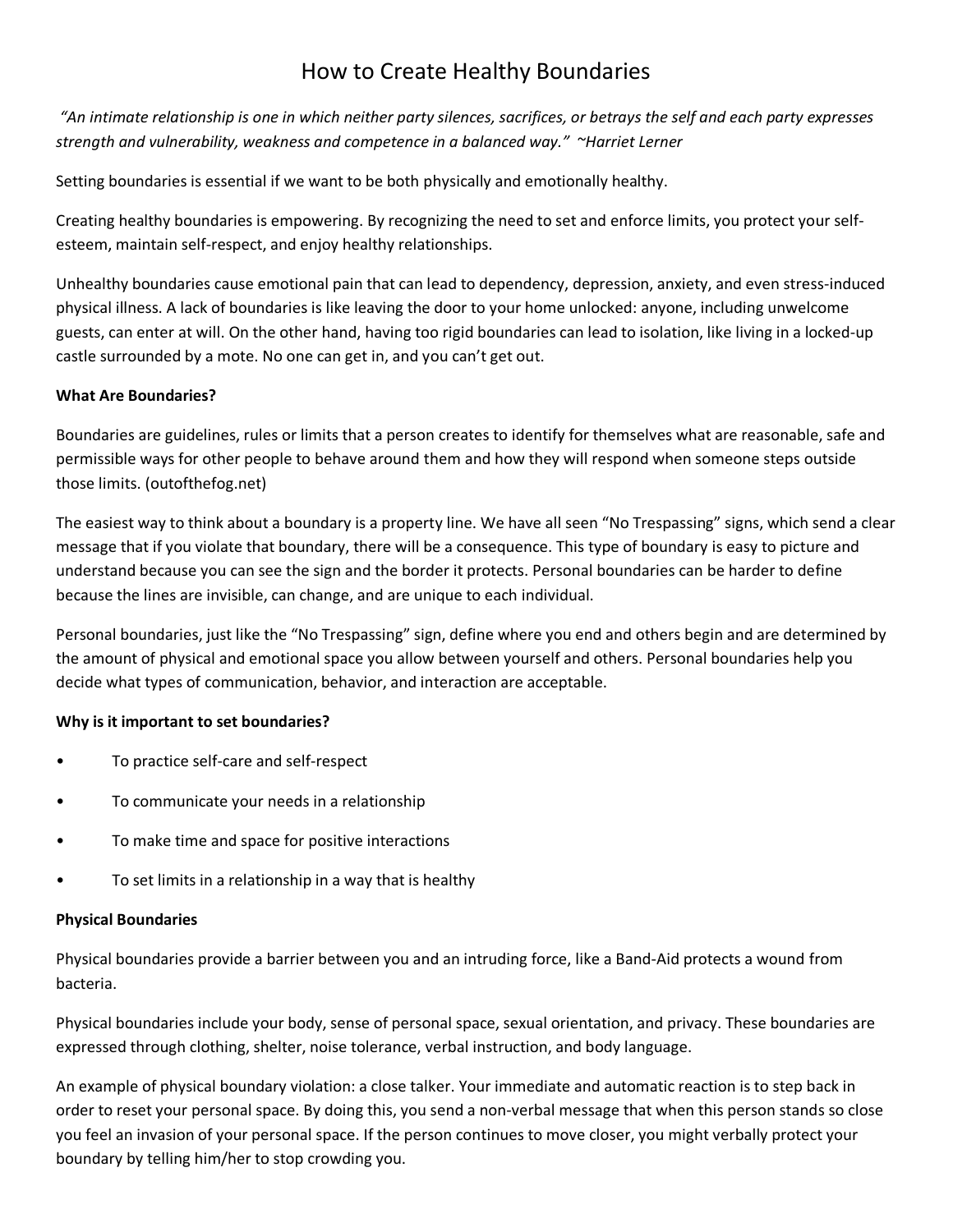Other examples of physical boundary invasions are:

- Inappropriate touching, such as unwanted sexual advances.
- Looking through others' personal files and emails.
- Not allowing others their personal space. (e.g., barging into your boss's office without knocking)

### **Emotional and Intellectual Boundaries**

These boundaries protect your sense of self-esteem and ability to separate your feelings from others'. When you have weak emotional boundaries, it's like getting caught in the midst of a hurricane with no protection. You expose yourself to being greatly affected by others' words, thoughts, and actions and end up feeling bruised, wounded, and battered.

These include beliefs, behaviors, choices, sense of responsibility, and your ability to be intimate with others.

Examples of emotional and intellectual boundary invasions are:

- Not knowing how to separate your feelings from your partner's and allowing his/her mood to dictate your level of happiness or sadness (a.k.a. codependency).
- Sacrificing your plans, dreams, and goals in order to please others.
- Not taking responsibility for yourself and blaming others for your problems.

### **Barriers to Boundary Setting**

It seems obvious that no one would want his/her boundaries violated. So why do we allow it? Why do we NOT enforce or uphold our boundaries?

- FEAR of rejection and, ultimately, abandonment.
- FEAR of confrontation.
- GUILT.
- We were not taught healthy boundaries.
- Safety Concerns

If you are dealing with someone who is physically dangerous or threatening to you, it may not be safe to attempt to set explicit boundaries with them. If you are in this situation, it can be helpful to work with a counselor, therapist or advocate to create a safety plan and boundary setting may be a part of this.

#### **Assess the current state of your boundaries**

HEALTHY BOUNDARIES allow you to:

- Have high self-esteem and self-respect.
- Share personal information gradually, in a mutually sharing and trusting relationship.
- Protect physical and emotional space from intrusion.
- Have an equal partnership where responsibility and power are shared.
- Be assertive. Confidently and truthfully say "yes" or "no" and be okay when others say "no" to you.
- Separate your needs, thoughts, feelings, and desires from others. Recognize that your boundaries and needs are different from others.
- Empower yourself to make healthy choices and take responsibility for yourself.